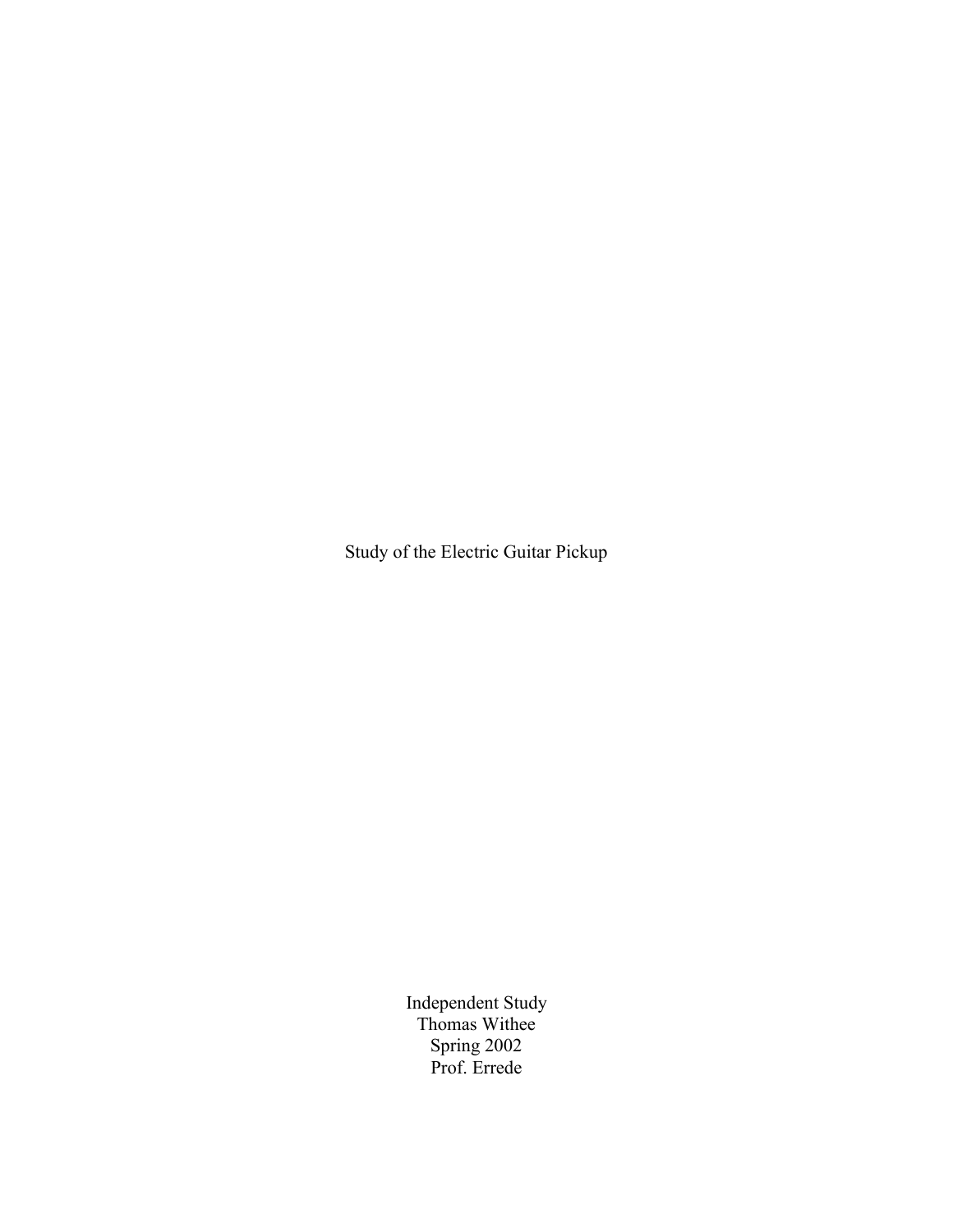## The Guitar Pickup

## Introduction:

The guitar pickup is a fairly simple device used in the electric guitar. At the base of the strings on the guitar, the pickup is used to convert the vibrations of the strings into electric signals. These electric signals are then converted to sound via the standard methods (not important to this study). The pickup itself is in essence an inductor. It consists of six cylindrical magnets, one placed directly under each string, that are held in place by a metal or plastic frame. There is copper wire wrapped about a thousand times around this frame, with the beginning and end of the wire set up to be the leads of the pickup. Because the guitar strings are coils in a magnetic field; when they vibrate, they induce an EMF in the coils of the string. This EMF then creates a magnetic dipole in the string. These small vibrating magnetic dipoles then induce an EMF in the wire wrapped around the magnets. This EMF oscillates at the same frequency of the string and therefore carries the vibrational (and thus sound) information of the strings. This idea is more clearly illustrated in Appendix A, as is the physical properties of the guitar.

The problem that arises from this simple inductor is the wire coiled around the magnets has inherent resistance in the wire and there is a capacitance between the tightly wound wires. To see what kind of resistance, capacitance and inductance the pickup has is the goal of this study. Prof. Errede, using equipment from his 398 EMI lab, acquired several pickups and placed them in a lab setup, see Appendix B. This setup was used to measure the reactance of the pickup at 120 Hz, 1 kHz and 10 kHz, the DC resistance, and the capacitance above 10 kHz. Also, with the wavetek and DAQ program, the real, imaginary, magnitude and phase of the voltage, current and impedance was measured.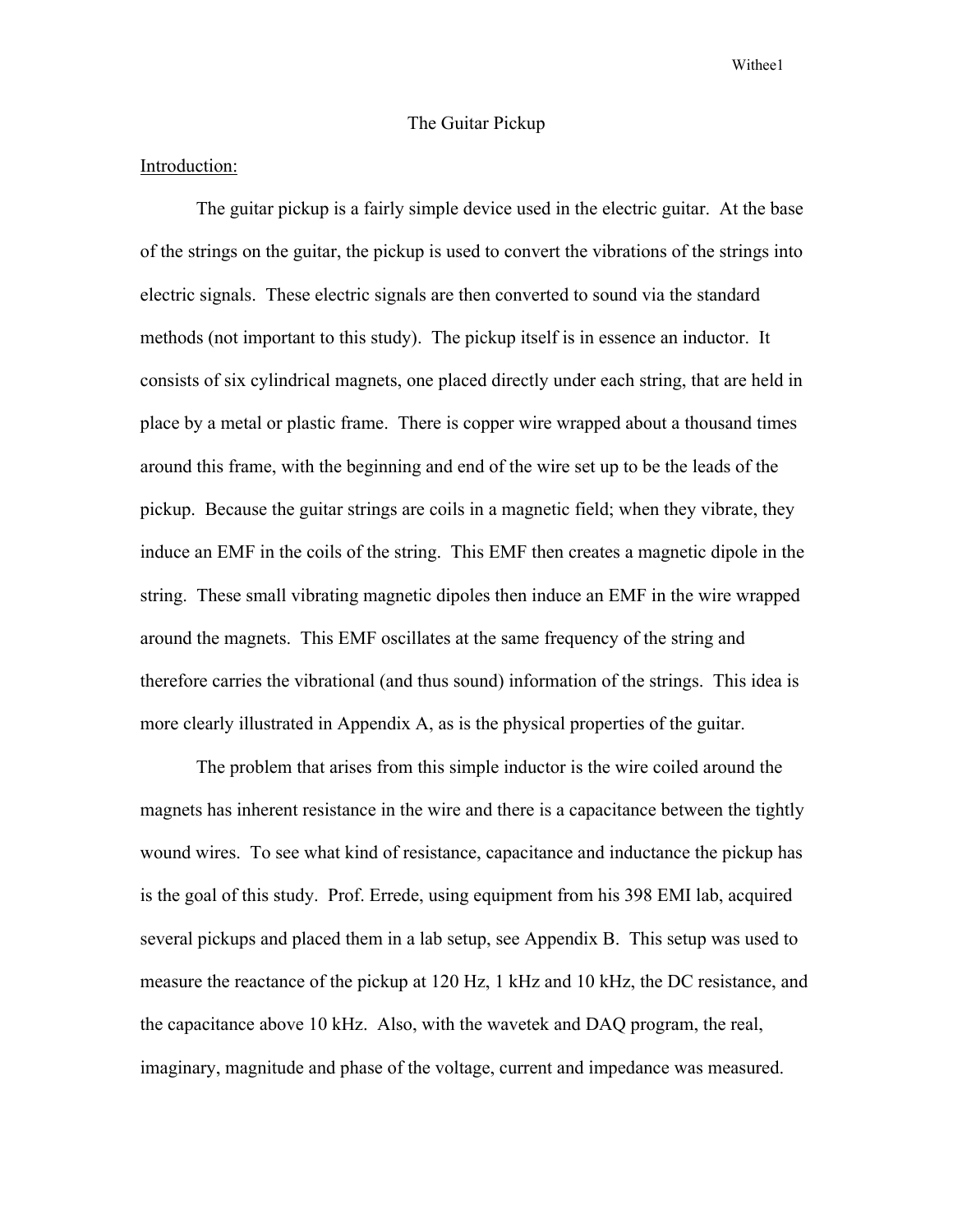Using this data taken from the guitar pickup, it was determined that because of the resonance behavior, the pickup acted like and LC circuit, of some kind. So, a LR\_C, L CR, LR CR were examined using the lab equipment (the notation here is LR or CR implies inductor or capacitor in series, and \_ indicates parallel, so the LR\_C is a capacitor in parallel with an inductor resistor series). Studying this data (see the LR\_C, L\_CR and LR CR and one of the pickup excel files) that the pickup behaved more like and LR CR. So, Prof. Errede asked that the theory be worked out to see if the effective L, C and Rs of the pickup could be determined.

## Theory and its application:

The theory worked out in Appendix C, provided some very interesting insights. The theory presented in this report is only for the LR\_CR circuit as the LR\_C and L\_CR models don't fit the pickup. The theory provides the impedance, the real part or resistance of the impedance, the reactance of the impedance, the resonant frequency, the phase angle, the magnitude of the impedance and the power.

Using the measured values of the reactance and capacitance, and the assumed values of the resistors, the derivation for the reactance yields values for the inductance. However, as only three values of reactance could be taken for a given pickup, this data is not terribly useful. Also, finding these values was an afterthought of the project, as it was assumed that the inductance might be frequency dependent. But, the inductance turned to not be frequency dependent. Also, this data is not terribly reliable as this method was checked on the LR\_CR circuit and the calculated values did not agree with the measured values (see the pickup and LR\_CR excel files).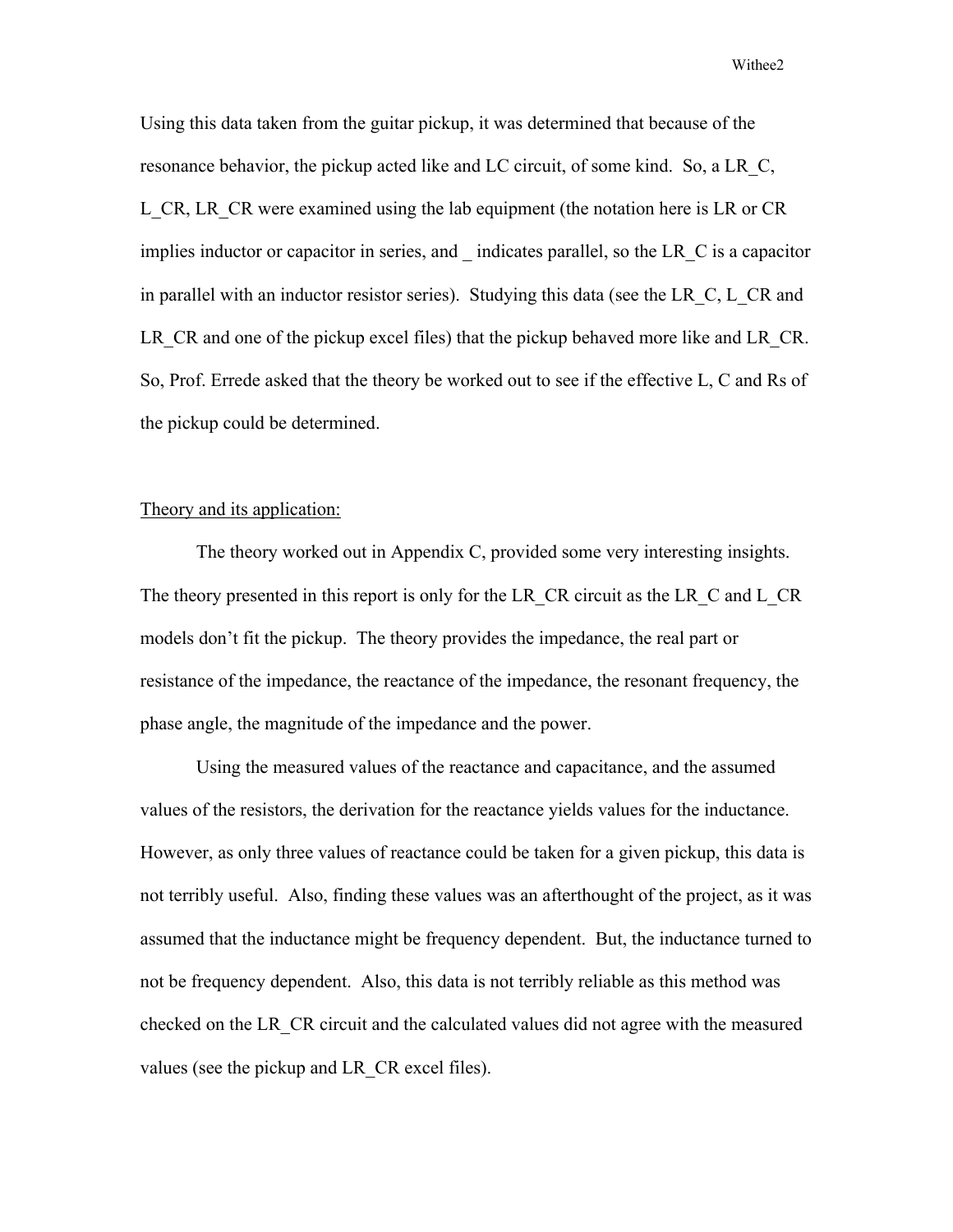From the resonant frequency, based on the fact that the frequency is real, a limit on the resistance in parallel with both the inductor and capacitor was derived (see appendix C for the derivation and notation);  $r = Y/2 + R^2/2Y$  and  $R = X/2 + r^2/2X$ . This is an important derivation as it puts a range on the values that r and R can assume. Unfortunately, this turns out to be a large range and not helpful in determining the resistor values.

More importantly, it turned out, was examining the power in the pickup. The power, as seen in Appendix C, is based on the real part and magnitude of the impedance. Since values for this were measured, the calculated power and the measured power can be compared. From the derivation of the power, it was found that the average power,  $\langle P \rangle$ , was proportional to the real part of the impedance divided by the magnitude of the impedance squared;  $\langle P \rangle \sim \text{re}(\mathbb{Z})/|\mathbb{Z}|^2$ , the average power goes like one over resistance. This became even more interesting when the re( $Z$ )/ $|Z|^2$  was expanded and found to be (see appendix C for notation)  $re(Z)/|Z|^2 = R/(X^2 + R^2) + r/(Y^2 + r^2)$ . This factor of the circuit,  $\text{re}(Z)/|Z|^2$ , could be applied to each branch of the circuit and added, superposition. In other words, take the re(Z)/|Z|<sup>2</sup> of the CR branch and the re(Z)/|Z|<sup>2</sup> of the LR branch and add them. Furthermore, taking the limit of  $\text{re}(\mathbb{Z})/|\mathbb{Z}|^2$  for the circuit as frequency goes to zero gives  $1/r$ , and taking the limit of re $(Z)/|Z|^2$  for the circuit as frequency goes to infinity gives 1/R. This was checked and found to be true for both the pickups and the LR CR circuit. Using this information, the guessed values of the resistors were confirmed.

## Conclusion: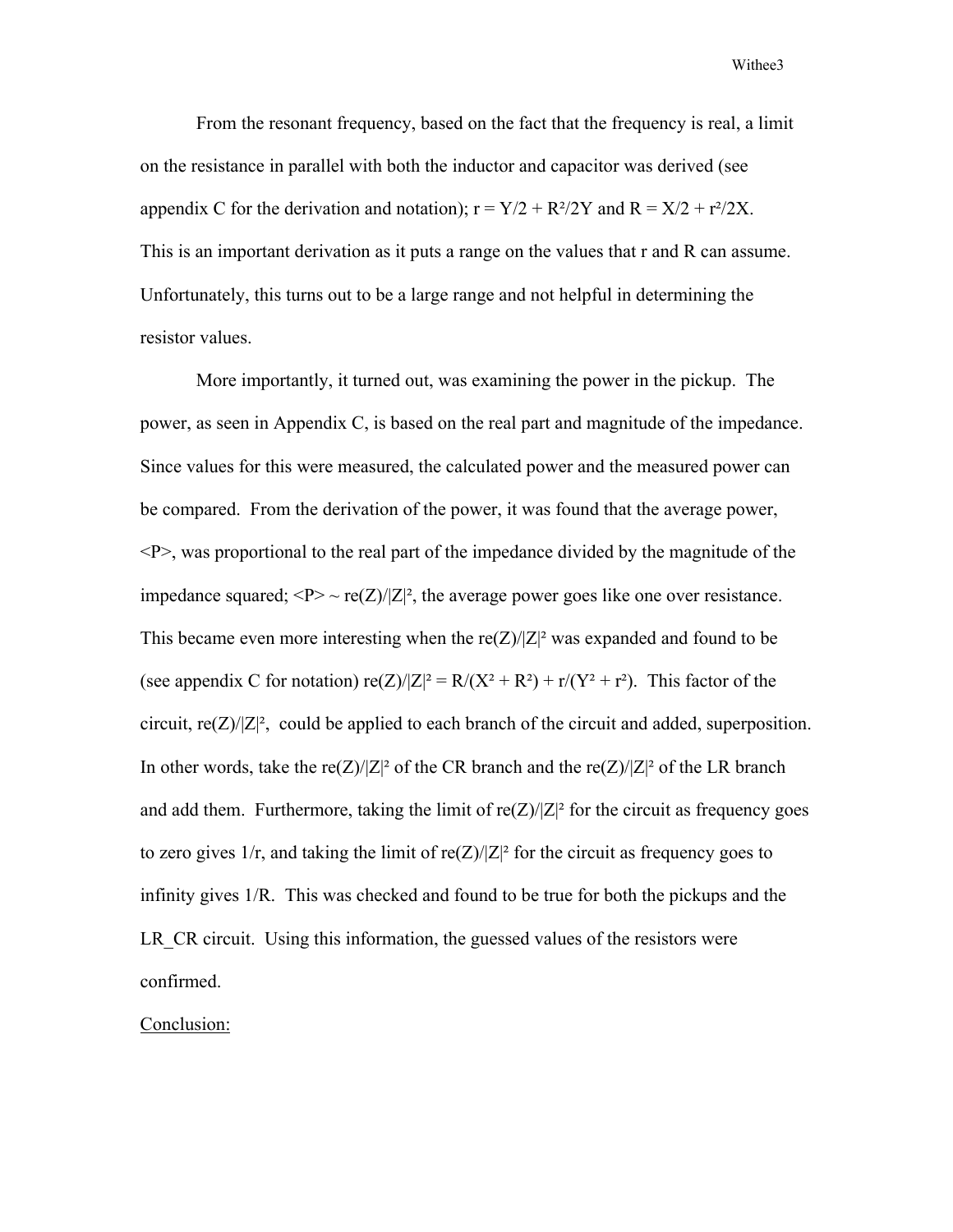This project was set up to get a better understanding of the guitar pickup and its physical properties. From the theory developed this semester, a few important things about the pickup were learned and an idea about LR\_CR circuits. First and foremost, that in general or to within first order in frequency, the pickup behaves like an LR\_CR circuit. The data supports this to a certain degree and for most purposes it is applicable. This means that the magnets effect the inductance linearly. The inductance might be frequency dependent but not dependent enough to show up in the calculations. Of course, this was based on the assumption that the resistors and capacitance remain constant. It is a reasonably valid assumption that the capacitance remains constant as it is only based on geometry. Also, the power derivations provided accurate depictions of the pickups resistances as they would for an LR\_CR circuit. In addition, the ability to use superposition on the impedance of the branches can prove useful in other circuit applications.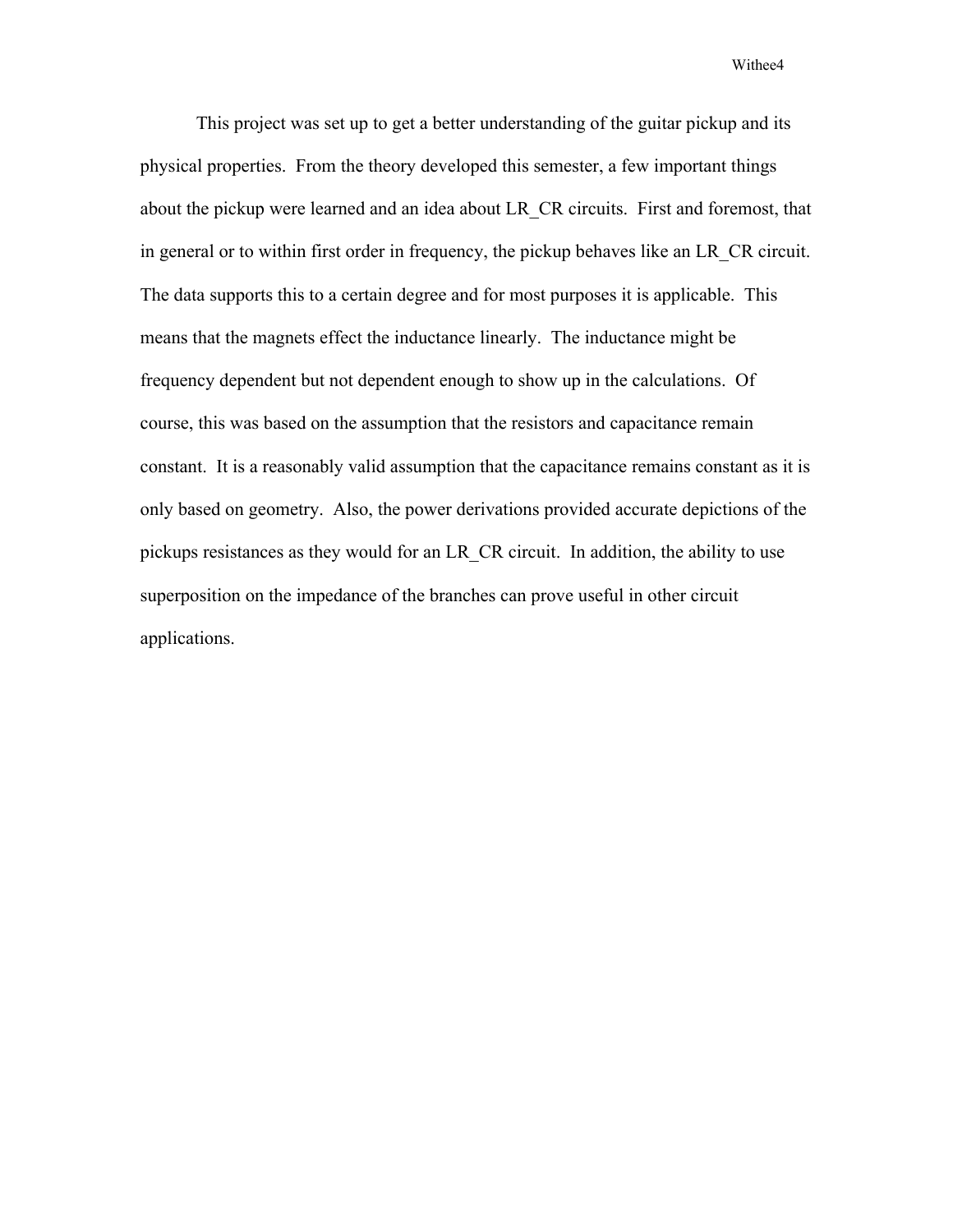

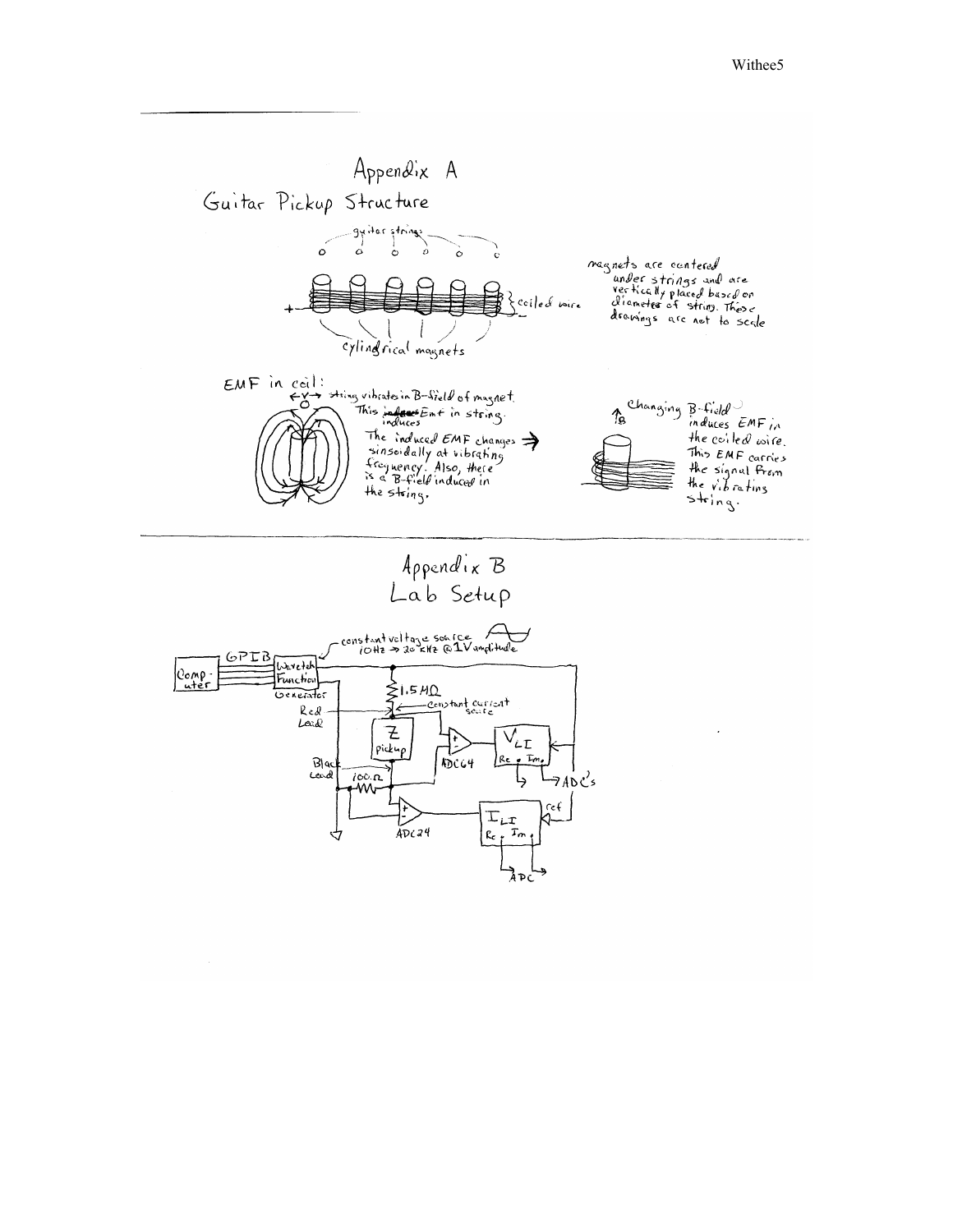



This model was chosen to simulate the guitar pickup for many reasons. First, the guitar pickup is in essence an inductor. The pickup itself is basically six magnets wrapped a thousands times while copper wiring. So, the inductor is essential. Furthermore, the resonance curves show that the voltage has a sharp peak a certain frequencies and then decays. A standard graph for a LC circuit. In addition, the curves of the pickup were compared to LC, LR||C, and CR||L as well and it was found that both resistors were needed. Also, in the lab setup, a wavetek sinusoidal voltage was used to simulate the vibrating guitar string. This leaves us with the following:

 $V = V'sin(wt) = V' + 0i$  $L = L$  $r = R_{L}$  $R = R_C$  $C = C$ w=2pf where f is the frequency Let  $i^2 = -1$ A.) Impedance across AB=Z Let  $Y = wL$  $X = 1/wC$ Now the impedance can be calculated as follows:  $1/Z = 1/(r + jY) + 1/(R - jX)$  $Z=(r + iY)(R - iC)/(R + r + iY - iX)$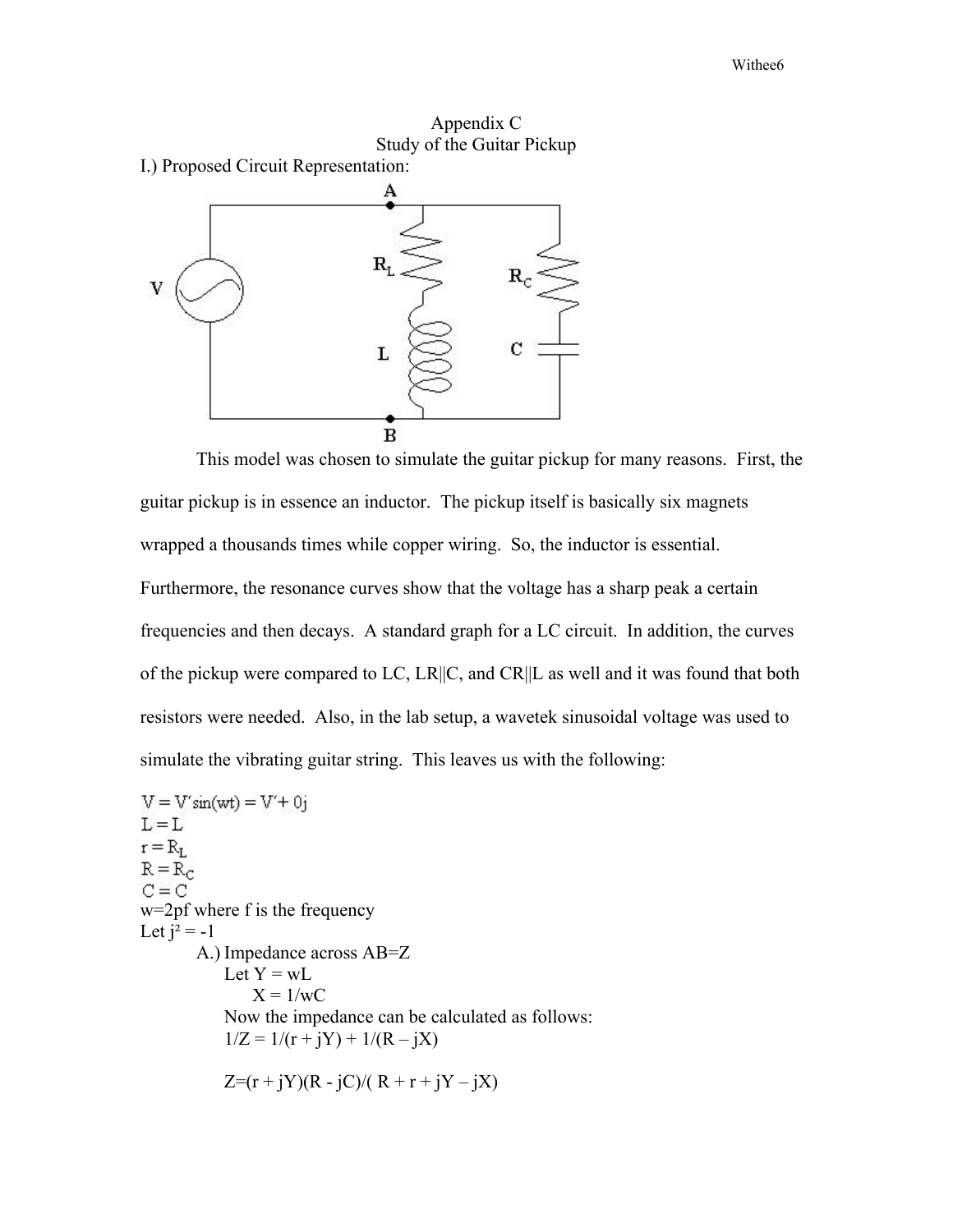Rationalize:  $Z=(rR + YX) + j(Yr - XR) * (R + r) - j(Y - X)$  $(r + R) + j(Y - X)$  \*  $(R + r) - j(Y - X)$ 

$$
Z=\frac{\{(rR+YX)(r+R)+(Yr-XR)(Y-X)\}+j\{(Yr+XR)(r+R)-(rR+YX)(Y-X)\}}{(r+R)^2+(Y-X)^2}
$$

This gives a real and imaginary part, Resistance and Reactance, Z=R´+jX´. Resistance = R´ =  $\frac{(rR+YX)(r+R)+(Yr-XR)(Y-X)}{(r+R)^2 + (Y-X)^2} = \frac{r(X^2+R^2) + R(Y^2+r^2)}{(r+R)^2 + (Y-X)^2}$  $(r+R)^2 + (Y-X)^2$ 

$$
Reactance = X' = \frac{(Yr+XR)(r+R) - (rR+YX)(Y-X)}{(r+R)^2 + (Y-X)^2} = \frac{Y(X^2 + R^2) - X(Y^2 + r^2)}{(r+R)^2 + (Y-X)^2}
$$

B.)The resonant frequency can be found by setting the Reactance = 0.

Y(X² + R²) – X(Y² + r²) = 0 wL((wC)² + R²) = ((wL) ² + r²)/(wC) w{wL((wC)² + R²)}= w{((wL) ² + r²)/(wC)} w²Lr² + L/C² = r²/C + w²L²/C w²(LR² - L²/C) = r²/C – L/C² w² =(r²/C-L/C²)= (L/C - r²) R²L - L²/C (LC)²(L/C - R²) so, w = 1 v(L/C - r²) Note,v indicates square root LCv(L/C - R²) because w is real, we can solve for C and L separately, solve for C solve for L w²Lr² + L/C² = r²/C + w²L²/C w²Lr² + L/C² = r²/C + w²L²/C C²(w²L²) - C(w²L²+R²) + L = 0 L²(w²/C) – L(1/C² + w²r²) + R²/C² C=(w²L²+R²)±v[(w²L²+R²)²-4w²L²r²)] L=(1/C²+w²r²)±v[(1/C²+w²r²)-4(w²R²/C²)] 2w²L²r² 2w²/C the value under the square root has to be real, therefore (w²L²+R²)² = 4w²L²r² (1/C²+w²r²)² = 4 w²R²/C² r = wL + R² R = 1 + r²wC 2 2wL 2wC 2 this gives r = Y + R² and R = X + r² 2 2Y 2 2X so that r only depends on L and R, while R only depends on C and r!